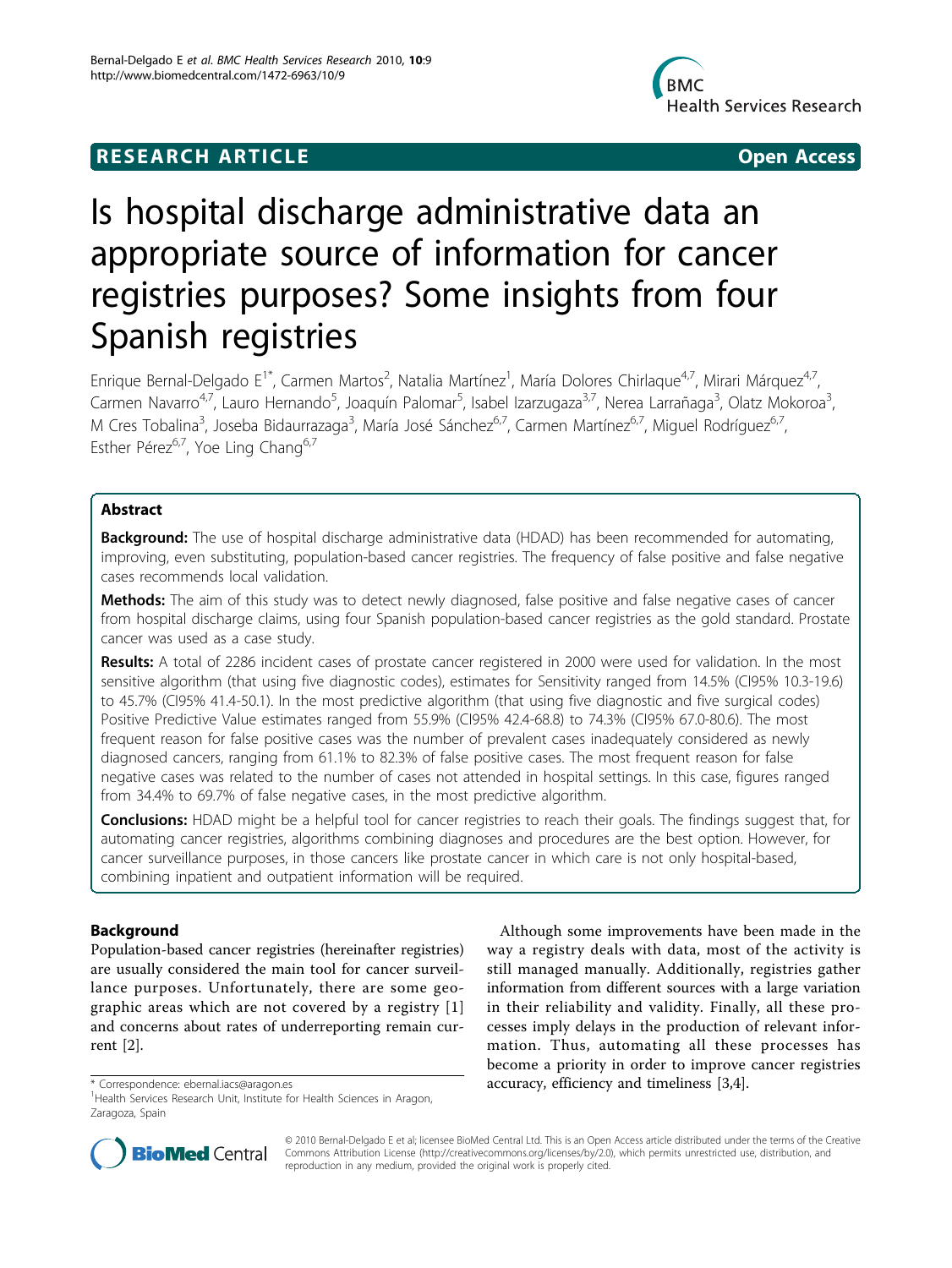The use of secondary databases, particularly those which provide information on hospital discharges (i.e. hospital discharges administrative data [HDAD]), has been recommended for improving registries performance in terms of the number of incident cancer cases retrieved [[2,5-7](#page-7-0)]; in some circumstances, they have even been used as a substitute for a registry [[8,9\]](#page-7-0). However, the nature of the information (hospital-based data), the purposes for which it is recorded (not to act as a diseases registry) and the methodology (based on the information declared by the clinicians) require local validation.

In fact, some studies have shown variability in the capacity of HDAD to identify incident cancer cases. For example, depending on the definition used to name incident cases, the timeframe of retrieval, or whether the patient received surgical treatment, positive predictive values (PPV) ranged from 43% to 92% in breast cancer [[10-12](#page-7-0)]. Other research, focusing on prostate, lung, colorectal, breast, pancreas and endometrial cancer in elderly Americans showed similar variation in estimates: sensitivity ranged from 46% in prostate cancer to 82% in colorectal cancer [\[13](#page-7-0)].

As a consequence of these results, positive and negative false causes have been described. So, prevalent cases, coding error misclassification (benign, in situ, etc.), multiple readmissions, coding cancer in a secondary diagnostic position or not having a concurrent surgical procedure in the same episode, have been suggested causes of false positive cases of incident cancer. Private hospitalizations, outpatient care, elderly people, patients with comorbidity or patients admitted for conservative procedures have been proposed -among others- as causes of negative false cases of incident cancer [\[14,15\]](#page-7-0).

Unfortunately, few studies have focused on HDAD validity in the Spanish context. Recently, a study discussed this matter comparing colorectal cancer admissions with cases registered in a Spanish registry [[16](#page-7-0)]. When only the first diagnostic code was considered, the sensitivity of the HDAD reached 80% with a positive predictive value of 75%. When all the coded diagnoses were considered, sensitivity rose to 85% reducing the PPV to 64%.

Finally, HDAD validity is expected to be different in those cases in which variability in medical practice is relevant. For example, colorectal cancer in which admission for surgery is the rule and prostate cancer, where options for treatment go from a watchful waiting strategy (ambulatory care) to a radical prostatectomy (hospital care) [[17](#page-7-0)]. In fact, for prostatectomy on prostate cancer, a 7-fold variation was found between high and low intensity healthcare areas in Spain [\[18\]](#page-7-0).

The aim of our study was to detect incident, false positive and false negative cases of cancer on hospital discharge claims, using four Spanish population-based cancer registries as the gold standard. Prostate cancer was used as a case study.

## Methods

# Design

We firstly carried out a linking-records-based validation study. Using a cross-section of 1998 to 2000 HDAD from 48 hospitals in 4 Spanish regions (Basque Country, Region of Murcia, and the provinces of Granada and Zaragoza), prostate cancer discharges in 2000 were studied. Public hospitals provided the information for the study, except in the case of Murcia where information from private hospitals was also included.

For validation purposes, the lack of an independent gold standard obliged us to use cancer registries, although some overlapping might be found because HDAD is usually a basic source of information for cancer registries. The four Spanish population-based registries, used as the gold standard in the study, cover a population of about 2.5 million inhabitants, and fulfil international standard procedures [[19](#page-7-0)]. The Health Regional Authorities in Andalusia, Aragon, Basque Country and Region of Murcia, which are in charge of both the cancer registries and the HDAD, allowed its use for the purposes of this study.

#### Linking-record process

Once prostate cancer cases were retrieved from HDAD, a linking-record process was developed in order to match these cases with those identified as incident cases in 2000 by each local registry. The process basically consisted in matching -both in a deterministic or a probabilistic wayeach prostate cancer case by hospital record ID, hospital of admission, date of birth, insurance identification number or name of patient [[20\]](#page-7-0). All cases were checked after automatic linking process finished. (Figure [1\)](#page-2-0)

As a consequence, four matched datasets were obtained from this process and used in the analyses: the Basque Country Dataset (BD), the Granada Dataset (GD), the Murcia Dataset (MD) and the Zaragoza Dataset (ZD).

#### Main endpoints

HDAD validity for detecting incident cases of prostate cancer was assessed by estimating sensitivity, positive predictive value and analysing false negative and false positive underlying causes for the most sensitive (i.e., more helpful for cancer surveillance purposes) and the most predictive strategy of analysis (i.e., more useful for automating data).

#### Definition of malignant prostate cancer incident case

The definition of a malignant prostate cancer was based on combinations of diagnostic and procedure codes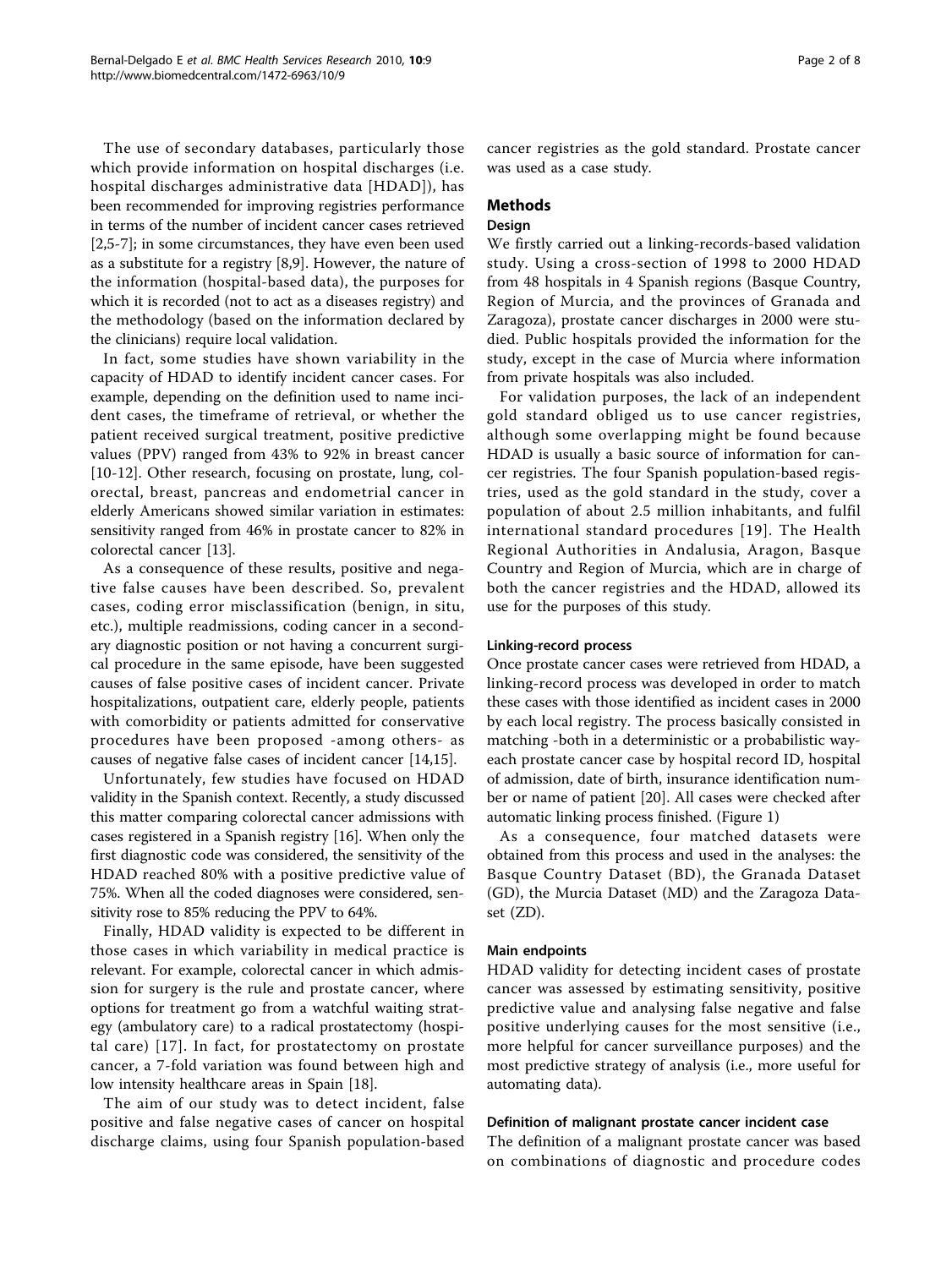according to the International Classification of Diseases, 9<sup>th</sup> Revision, Clinical Modification ICD-9-CM (table 1)

Among those selected "cases under study", both incident and prevalent cases were found. To reduce the possibility of retrieving prevalent cases (as opposed to

| Table 1 Codes defining malignant prostate neoplasm |  |
|----------------------------------------------------|--|
|----------------------------------------------------|--|

|                 | ICD 9th-CM codes                                  |  |  |
|-----------------|---------------------------------------------------|--|--|
| Inclusion Codes | Diagnostic codes                                  |  |  |
|                 | 185                                               |  |  |
|                 | Surgical codes                                    |  |  |
|                 | 605 6069, 623 - 6242, 6029, 603, 604, 6061, 6062  |  |  |
| Exclusion Codes | Antecedent of cancer at the same site             |  |  |
|                 | V1046                                             |  |  |
|                 | Antecedent of episode of care for prostate cancer |  |  |
|                 | V581, V580, V660, V661, V662, V670, V671, V672    |  |  |
|                 | <b>Miscellaneous</b>                              |  |  |
|                 | V711                                              |  |  |

As previous work suggests [[11,13](#page-7-0)], in order to get a more specific definition, four different strategies (computing algorithms) combining both the number of codes and the information from diagnoses and procedures were checked. These four strategies were: 1) selecting episodes which had an eligible code in the main diagnostic position (Algorithm 1); 2) selecting episodes which had an eligible code in the first five diagnostic positions (Algorithm 2); 3) selecting episodes that had a code of cancer in the main diagnostic position and also a related surgical procedure (Algorithm 3); and 4) selecting episodes which had a code of cancer among the first five diagnostic positions and a related surgical procedure (Algorithm 4). When procedures were used (i.e. algorithm 3 and 4), five first positions were considered.

Therefore, once cancer codes were selected, possible prevalent cases were excluded by searching in the two previous years. Then, the four aforementioned strategies were checked to select the best in detecting "incident cancer cases".

#### Analysis

Number and percentage of matched cases and causes of failure were analyzed. Among matched and unmatched



<span id="page-2-0"></span>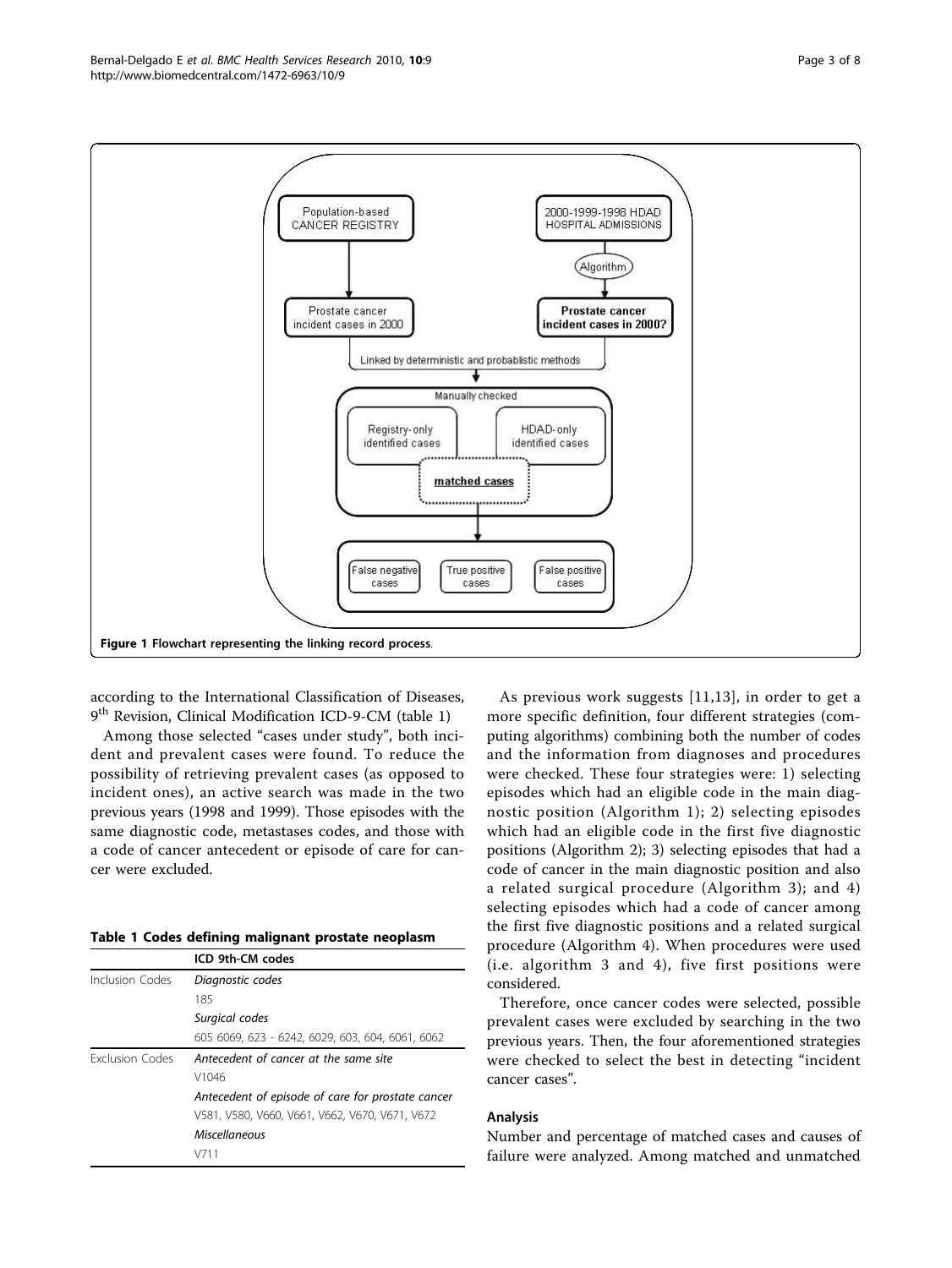cases, underlying causes of disagreement were studied; thus, false positive and false negative cases were recorded and discussed.

Finally, in order to determine the validity of the HDAD to detect incident cases of cancer, two indexes were estimated: 1) Sensitivity, as the percentage of cases considered incident cases in the HDAD within those true incident cases recorded in the registry; and, 2) the Positive Predictive Value as the percentage of true cases within those cases considered incident cases in the HDAD. Both indexes were calculated for each one of the four different strategies and 95% confidence intervals (CI95%) were estimated using an exact binomial test [[21](#page-7-0)]. All analyses were conducted using STATA v9.

## Results

A total of 2286 cases of prostate cancer registered in 2000 were used. 231 cases were included from Granada cancer registry (crude rate of 57.8 per  $10^5$  inhabitants); 1150 cases from Basque Country cancer registry (crude rate of 113.4 per  $10^5$  inhabitants); 411 cases from Murcia cancer registry (crude rate of 71.4 per  $10^5$  inhabitants) and 494 cases from Zaragoza cancer registry (crude rate of 117.9 per  $10^5$  inhabitants). Table [2](#page-4-0) compares these facts with the number of cases retrieved from the HDAD once algorithms were implemented.

# Validity of HDAD to detect incident cases of prostate cancer

The most sensitive strategy (algorithm 2) was that which used diagnostic codes from position 1 to 5; whereas the most predictive (algorithm 4) (i.e. the highest PPV) was that which considered concurrent diagnoses and procedures from positions 1 to 5 (Table [2\)](#page-4-0).

However, estimates for both Sensitivity and PPV were moderate to low. With regard to sensitivity, as expected, strategies based on diagnoses performed a little better than strategies based on concurrent diagnoses and procedures. However, except in ZD, first and second algorithm estimates scored under 25%. Although PPV performed better than sensitivity in BD and ZD (62% [CI95%: 55.6 to 68.0] in the former and 74.3% [CI95%: 67.0 to 80.6] in the latter), GD and MD included the 50% value (table [2\)](#page-4-0).

# False negative and false positive underlying causes With regard to the most sensitive algorithm

(Table [3\)](#page-5-0), it should be noted that all datasets shared an important source of false negative cases, that is, those prostate cancer patients without admission (i.e. cases that were only treated as outpatients). In fact data ranged from 79% of cases in GD and MD to 39.3% in BD, with a 72.7% in ZD.

However, the main source of false negative cases in BD was private hospitalization (i.e. the lack of information from a set of hospitals without HDAD) during the period of study. This cause was responsible of 42.7% of BD false negatives. On the other hand, cases admitted in 2000 but discharged in 2001 were a relevant source of false negative cases in BD (11.3%), MD (12.9%) and ZD (16%).

Considering the false positive causes related to the most sensitive strategy, all datasets shared a very common cause; cases considered "incident cases" by the algorithm that actually were "prevalent cases" (data ranged form 61.1% in MD to 82.3% in GD). It should be noted that the following source of false positive cases was a coding error or clinical diagnosis misclassification in discharge records; this represented 4.3% in BD, 10.3% in GD, 16.4% in ZD and 23.9% in MD.

#### With regard to the most predictive algorithm

(Table [4](#page-6-0)), besides the already referred causes, an additional source of false negative cases was found: cases lost due to the restrictions of the algorithm itself. Data ranged from 11.8% of false cases in GD to 26.9% in ZD, suggesting coding differences among local HDADs.

On the other hand, incident cases which were actually prevalent were also the main cause of false positive cases in the most predictive algorithm (data ranged from 66.7% of false cases in MD to 82.1% in BD).

#### **Discussion**

A linking-records-based validation study was carried out to determine whether the HDAD might be a useful tool to identify incident cases of prostate cancer. 2286 incident prostate cancer cases, recorded in four Spanish population-based cancer registries, were used to estimate its validity. Four algorithms were developed to detect incident cases. Those using only diagnostic codes were the most sensitive strategies although sensitivity scored around 25%; those using concurrent information about procedures were the most predictive, although positive predictive value scored close to 50%.

There is no recent literature available for comparison. Some international literature showed higher values for sensitivity [[13\]](#page-7-0) in prostate cancer, although the context was extremely different (cases attended 20 years ago, a completely different prostate cancer management, different use of administrative databases and a completely different healthcare system) to allow a reasonable discussion about the consistency of our results. Unfortunately, in our context, the only published study evaluated colorectal cancer [[16\]](#page-7-0).

Nevertheless, the analysis of false positive and false negative underlying causes has provided very useful insights. Three possible sources of failure to detect incident cases could be described in our study: the HDAD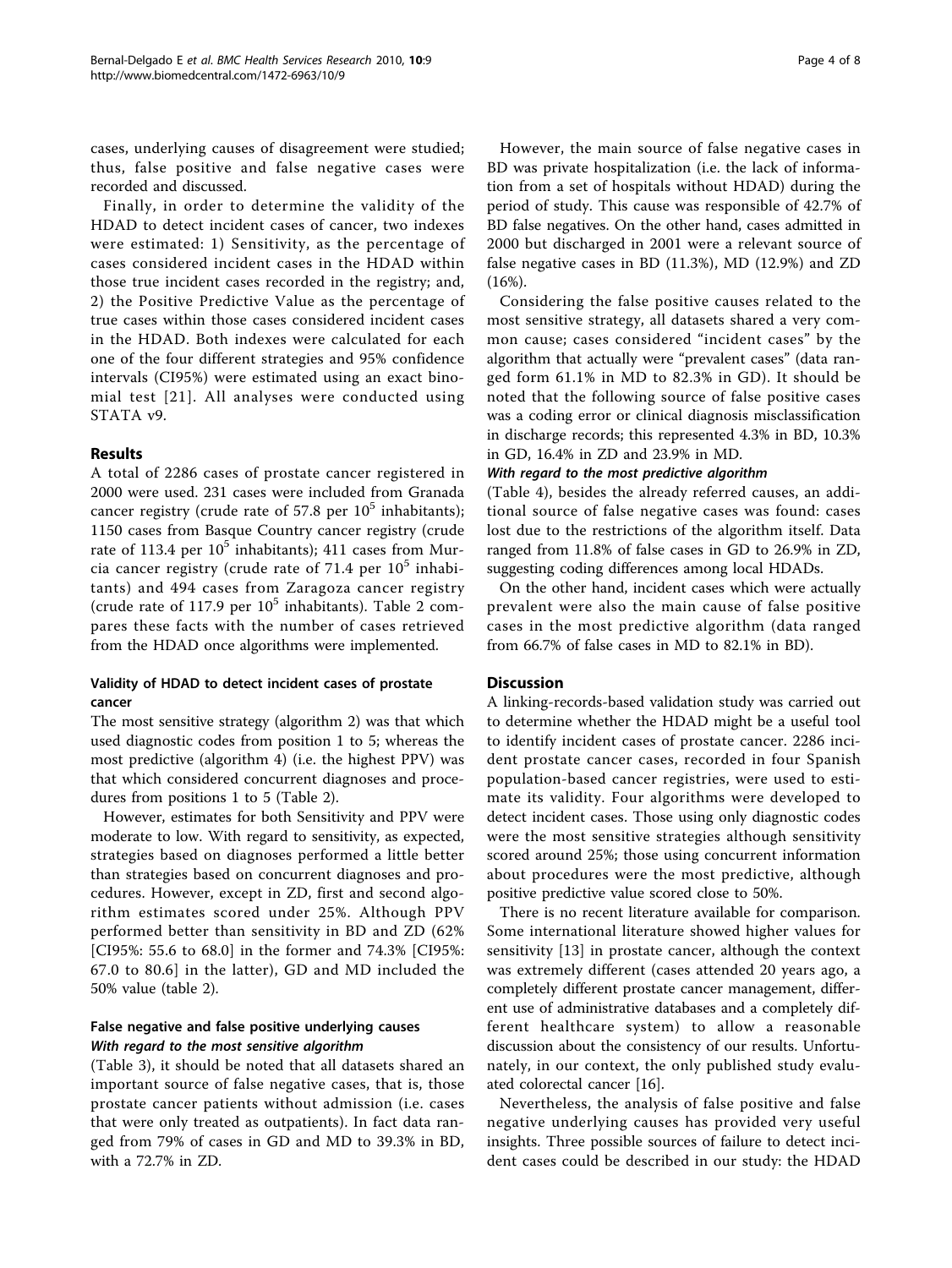|                              | Algorithm 1<br>Dx1 | Algorithm 2<br>Dx1 to Dx5 | Algorithm 3<br>Dx1&Pr1-Pr5 | Algorithm 4<br>Dx1-Dx5&Pr1-Pr5 |
|------------------------------|--------------------|---------------------------|----------------------------|--------------------------------|
| Granada                      |                    |                           |                            |                                |
| Cases identified in Registry | 231                | 231                       | 231                        | 231                            |
| Cases identified in HDAD     | 55                 | 113                       | 33                         | 33                             |
| Sensitivity (CI95%)          | 12.9 (8.9-18.0)    | 14.5 (10.3-19.6)          | $8.7(5.4-13.1)$            | $8.7(5.4-13.1)$                |
| <b>PPV (CI95%)</b>           | 54.5 (40.6-68.0)   | 39.8 (30.7-49.5)          | 60.6 (42.1-77.1)           | $60.6$ $(42.1 - 77.1)$         |
| <b>Basque Country</b>        |                    |                           |                            |                                |
| Cases identified in Registry | 1150               | 1150                      | 1150                       | 1150                           |
| Cases identified in HDAD     | 372                | 632                       | 245                        | 250                            |
| Sensitivity (CI95%)          | 17.8 (15.6-20.1)   | 24.3 (21.8-26.8)          | 13.2 (11.3-15.3)           | 13.5 (11.5-15.6)               |
| <b>PPV (CI95%)</b>           | 55.1 (49.9-60.2)   | 44.1 (40.2-48.1)          | 62.0 (55.6-68.1)           | 62.0 (55.6-68.0)               |
| Murcia                       |                    |                           |                            |                                |
| Cases identified in Registry | 411                | 411                       | 411                        | 411                            |
| Cases identified in HDAD     | 118                | 218                       | 56                         | 59                             |
| Sensitivity (CI95%)          | $14.4(11.1-18.1)$  | 23.6 (19.5-28.0)          | $7.3$ (4.9-10.2)           | $8.0$ (5.5-11.0)               |
| <b>PPV (CI95%)</b>           | 50.0 (40.6-59.3)   | 44.5 (37.7-51.3)          | 53.6 (39.7-67.0)           | 55.9 (42.4-68.8)               |
| Zaragoza                     |                    |                           |                            |                                |
| Cases identified in Registry | 494                | 494                       | 494                        | 494                            |
| Cases identified in HDAD     | 217                | 378                       | 169                        | 171                            |
| Sensitivity (CI95%)          | 30.4 (26.3-34.4)   | 45.7 (41.4-50.1)          | 25.3 (21.5-29.3)           | 25.7 (22.0-29.8)               |
| <b>PPV (CI95%)</b>           | 69.1 (64.1-74.2)   | 59.8 (55.4-64.8)          | 74.0 (66.6-80.4)           | 74.3 (67.0-80.6)               |

#### <span id="page-4-0"></span>Table 2 Sensitivity (S) and Positive Predictive Values (PPV). (by Algorithm and Region)

S: sensitivity, PPV: Positive Predictive Value; CI95%: Confidence Interval assuming a type I error of 5%

itself, the algorithms to detect cancer, and the features of this specific cancer site.

Shortcomings for incident case detection using the HDAD Firstly, although HDAD has been a compulsory information system for public institutions since the mid 90s in Spain, it was not mandatory for private hospitals. Thus, it must be expected that in those places where population is served by hospitals not required to provide hospital information, the capacity of HDAD to find cases when they exist in the registry will be limited.

In fact, this is the reason for the high number of false negative cases in the Basque Country, region in which the private-public mix is more influential in prostate cancer treatment (32% of prostate cancers registered the year under study were considered false negatives for this cause). In the remaining regions where this effect is expected to be less important, the percentage of false negative cases was lower: only 27 cases in Granada (12% of registered cancer), 25 cases in Zaragoza (5%) and 1 case in Murcia (0.3%) where information about private hospitals was also included.

Secondly, the population covered by a registry and the population attended by a hospital (from which the cases were retrieved) are different. Procedures like radical prostatectomy are usually delivered in high-volume hospitals, in which populations from different healthcare areas or regions are regularly referred to. These cases were identified as false positive cases because these patients belonged to a different area than that covered by the registry.

Although this was not an important source of false positive cases, in the most sensitive algorithm, figures ranged from 1.3% in ZD to 4.5% in BD.

Thirdly, coding processes seem to act as a potential source of variation within and among regional settings in different ways. In fact, empirical data show figures that deserve some comment. False positive diagnoses (i. e. HDAD registered prostate cancer when other type of cancer or even a benign tumour was registered in the registry) varied among regions. Taking into account the most sensitive definition, over all prostate cancer cases identified by HDAD, false positive diagnoses ranged from 4.3% in BD to 23.9% in MD (previous research found 7% of inappropriate use of codes [[11\]](#page-7-0)).

Another element that potentially could affect the number of false negative cases is the number of ICD codes registered for each patient, in each hospital, both in diagnoses and procedures. Slight differences have been found among registries: HDAD in Granada registered a mean of 4 diagnoses and 2 procedures; Basque Country recorded a mean of 3 diagnoses and 1 procedure, Murcia registered a mean of 5 diagnoses and 2.4 procedures and Zaragoza registered a mean of 4.2 diagnoses and 2.1 procedures. However, although a potential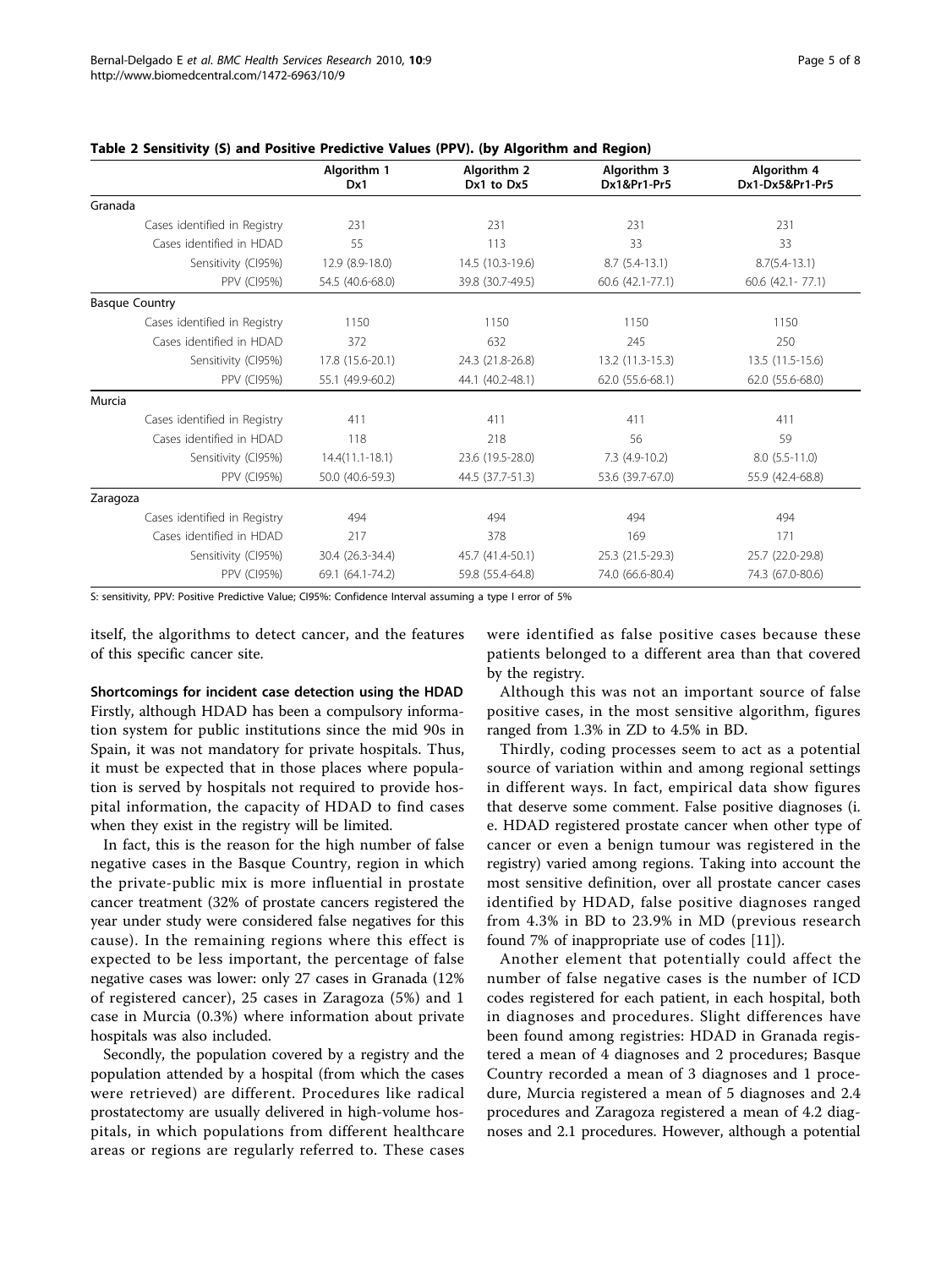|                                                     | Granada Dataset<br>n (%) | <b>Basque Country Dataset</b><br>n(%) | Murcia<br><b>Dataset</b><br>n(%) | Zaragoza<br><b>Dataset</b><br>n(%) |
|-----------------------------------------------------|--------------------------|---------------------------------------|----------------------------------|------------------------------------|
| False negative cases                                |                          |                                       |                                  |                                    |
| • Cases from private hospital in 2000               | 27 (14.5)                | 372 (42.7)                            | 1(0.3)                           | 25(9.3)                            |
| • Cases admitted in 2000 but discharged in 2001     | 3(1.6)                   | 98 (11.3)                             | 41 (12.9)                        | 43 (16.0)                          |
| · Cases coded in dx6 position or more               | 0(0)                     | 7(0.8)                                | 3(0.9)                           | 0(0)                               |
| • False negative diagnoses                          | 7(3.8)                   | 46(5.3)                               | 3(0.9)                           | 2(0.7)                             |
| • Ambulatory care (instead of in-hospital care)     | 147 (79.0)               | 343 (39.3)                            | 252 (79.7)                       | 195(72.7)                          |
| • Loss using the algorithm                          | 0(0)                     | 0(0)                                  | 3(0.9)                           | 0(0)                               |
| • Other causes                                      | 2(1.1)                   | 4(0.5)                                | 13(4.1)                          | 3(1.1)                             |
|                                                     | 186(100)                 | 871(100)                              | 316(100)                         | 268(100)                           |
| False positive cases                                |                          |                                       |                                  |                                    |
| • Cases registered in 2001                          | 0(0)                     | 8(2.3)                                | 1(0.8)                           | 0(0)                               |
| • Prevalent cases                                   | 56 (82.3)                | 280 (79.5)                            | 74 (61.1)                        | 122 (80.3)                         |
| • False positive diagnoses                          | 7(10.3)                  | 15(4.3)                               | 29 (23.9)                        | 25 (16.4)                          |
| • Missing in the registry                           | 0(0)                     | 23(6.5)                               | 0(0)                             | 3(1.9)                             |
| • Other residence than that covered by the registry | 3(4.4)                   | 16(4.5)                               | 3(2.5)                           | 2(1.3)                             |
| • Other causes                                      | 2(2.9)                   | 10(2.8)                               | 14 (11.6)                        | 0(0)                               |
|                                                     | 68(100)                  | 352(100)                              | 121(100)                         | 152(100)                           |

<span id="page-5-0"></span>

| Table 3 Causes underlying positive and negative false cases in prostate cancer (with regard to the highest sensitive |  |  |  |  |  |
|----------------------------------------------------------------------------------------------------------------------|--|--|--|--|--|
| algorithm)                                                                                                           |  |  |  |  |  |

cause, the number of false negative cases for this reason was negligible.

#### Shortcomings related with the algorithms

As expected [\[11,13\]](#page-7-0) algorithms including concurrent procedures were more "restrictive", and their positive predictive values were higher than those without surgical codes. As a consequence of being so "specific" there was a significant loss of prostate cancer cases (i.e. false negative cases): 25 in GD, 125 in BD, 52 in MD and 99 in ZD. These numbers represented 11.8% of cases detected in GD, 12.6% in BD, 13.7% in MD and 26.9% in ZD and probably refers to those cases admitted for diagnostic tests that did not require surgical treatment.

On the other hand, a noticeable number of false negative cases were due to the fact that there were patients diagnosed in 2000 (i.e. admission to the hospital was in 2000) but they were discharged in 2001. This ranged from 1.4% of cases in GD to 11.7% of cases in ZD. However, flagging properly theses cases, for example by opening the timeframe two months forward, we would barely increase sensitivity in a 10%, remaining figures under 50%.

An additional source of false negative cases could be found in the exclusion of metastatic disease in the definition of incident case; it would the case for patients that initially present with metastases and the original prostatic tumour is only found once they are discharged. These patients would be flagged as false negatives if they are discharged without definitive diagnoses. None out of

the 58 cases which could potentially be affected in our sample was actually misclassified.

Finally, although several strategies were used to reduce the number of prevalent cases (patients with an episode were followed backwards two years and specific exclusion criteria were used) a remarkable number of prevalent cases were retrieved by the algorithm. As expected the most specific strategy (algorithm 4) identified less prevalent cases than the most sensitive one (algorithm 2); however, 9(69.2%) prevalent cases were found in GD, 78 (82.1%) in BD, 14(66.7%) in MD and 36(81.8%) in ZD. When we reviewed cases registered in 1997 and earlier, we found a 48% of prevalent cases. This finding suggests that considering a timeframe backward of 5 years would be better in terms of gaining higher positive predictive values.

#### Shortcomings related with the cancer site

Long survival cancers, like prostate cancer, are supposed to have more hospital readmissions than aggressive short survival cancers. Probably, the unexpected number of prevalent cases is related with us having decided to use too short a timeframe. In fact, in a ten-year period study Brackley et al. [22] found a rate of false positive as small as 1%, although authors recognised a significant overlapping between HDAD and registries.

But the most important element to be considered is the different manner in which healthcare services manage prostate cancer. In fact, 947 cases (41% of the total sample of prostate cancer registered by the 4 registries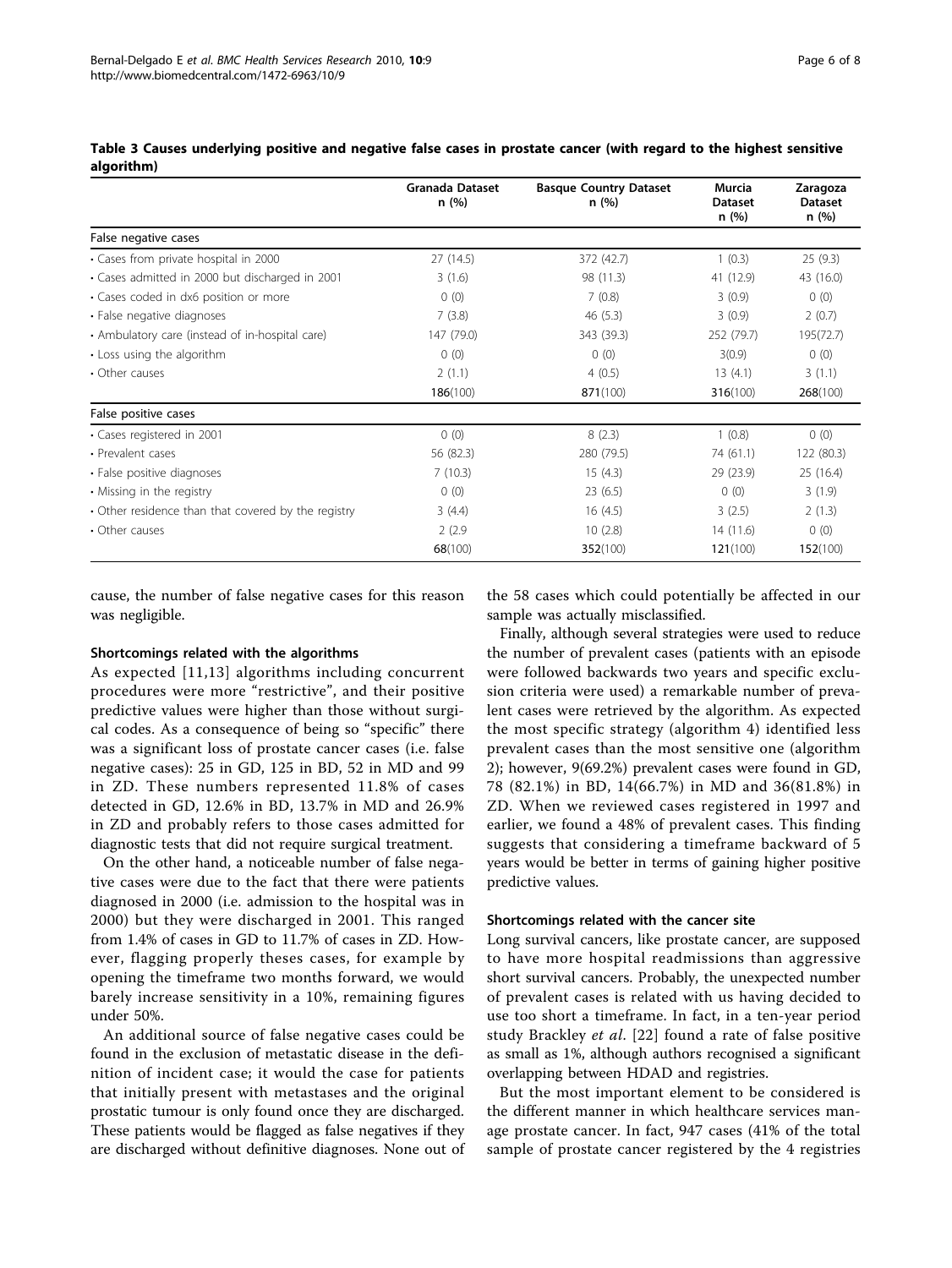|                                                     | Granada                 | <b>Basque Country</b>  | Murcia                  | Zaragoza                 |
|-----------------------------------------------------|-------------------------|------------------------|-------------------------|--------------------------|
|                                                     | <b>Dataset</b><br>n (%) | <b>Dataset</b><br>n(%) | <b>Dataset</b><br>n (%) | <b>Dataset</b><br>n (%)  |
| False negative cases                                |                         |                        |                         |                          |
| • Cases from private hospital in 2000               | 27 (12.8)               | 372 (37.4)             | 0(0)                    | 25(6.8)                  |
| • Cases admitted in 2000 but discharged in 2001     | 3(1.4)                  | 98 (9.8)               | 42 (11.1)               | 43 (11.7)                |
| • Cases coded in dx6 position or more               |                         | 7(0.7)                 | 3(0.8)                  |                          |
| • False negative diagnoses                          | 7(3.3)                  | 46 (4.6)               | 3(0.8)                  | 2(0.5)                   |
| • Ambulatory care (instead of in-hospital care)     | 147 (69.7)              | 343 (34.4)             | 262(69.3)               | 195(53.1)                |
| • Loss using the algorithm                          | 25 (11.8)               | 125 (12.6)             | 52 (13.7)               | 99(26.9)                 |
| • Other causes                                      | 2(0.9)                  | 4(0.4)                 | 16(4.2)                 | 3(0.8)                   |
|                                                     | 211 (100)               | 995(100)               | 378(100)                | 367(100)                 |
| False positive cases                                |                         |                        |                         |                          |
| · Cases registered in 2001                          |                         | 2(2.1)                 | 1(3.8)                  |                          |
| · Prevalent cases                                   | 9(69.2)                 | 78 (82.1)              | 14 (66.7)               | 36 (81.8)                |
| • False positive diagnoses                          | 4(30.7)                 |                        | 4(15.4)                 | 6(13.6)                  |
| • Missing in the registry                           |                         | 4(4.2)                 | 0(0)                    |                          |
| • Other residence than that covered by the registry |                         | 7(7.4)                 | 1(3.8)                  | 2(4.5)                   |
| • Other causes                                      |                         | 4(4.2)                 | 6(23.1)                 | $\overline{\phantom{a}}$ |
|                                                     | 13(100)                 | 95(100)                | 26(100)                 | 44(100)                  |

<span id="page-6-0"></span>

| Table 4 Causes underlying negative and positive false cases in prostate cancer (with regard to the highest predictive |  |  |  |
|-----------------------------------------------------------------------------------------------------------------------|--|--|--|
| algorithm)                                                                                                            |  |  |  |

in 2000) were treated in ambulatory settings, being considered false negative cases by our methodology [147 cases in GD, 343 in BD, 262 in MD and 195 in ZD].

Thus, the more hospital-based the care provided the more probability of registering positive true cases by using the HDAD. This hypothesis was tested for breast cancer in a study that compared the Medicare and SEER registries agreement: concordance was considerably higher if surgery was performed (85% vs 50% when only biopsy was provided) [23].

Preliminary data from colorectal cancer and female breast cancer in Spain, two sites in which surgery is needed, show a better performance of positive predictive value: our context is consistent with this hypothesis: colorectal cancer and breast cancer showed a higher positive predictive value (up to 89% and up to 86%, respectively) [24-[26\]](#page-7-0).

Looking at these findings, we would be able to hypothesize that a good performance of our algorithms is expected in those cancers in which surgical treatment is needed and variations in surgical population rates are small (e.g. larynx, endometrial, colorectal or breast cancer). Conversely, those cancers with high uncertainty about the effectiveness of surgical intervention (e.g. prostate, oesophagus, pancreas, lung cancer) will perform poorly.

# Conclusions

Following the findings and discussion, in cancers like prostate cancer, we might distinguish some implications for cancer registries:

a) For automating the retrieval of incident cases, using algorithms combining diagnoses and procedures is a better option; however, opening the timeframe, being careful with the way cancer is registered, and properly recording the post-code where the patients live are important issues to be addressed.

b) On the other hand, some improvements should be implemented in the algorithms for cancer surveillance purposes. In this case, to widen the timeframe forward and to get cases from private institutions are important issues; however, the critical point is the need to combine inpatient and outpatient information in those cancers like prostate cancer, in which care is not only hospitalbased.

HDAD seems to be a useful instrument to help cancer registries to reach their goals. Nevertheless, differences in the way cancers are managed across the healthcare system and the variability within and between registry procedures, suggest the need to be careful when HDAD is used.

#### Acknowledgements

to the following Health Public Institutions which allow us the use of HDAD: Department of Health in Andalusia, Department of Health and Consumer in Aragon, Department of Health in Basque Country and Department of Health in Region of Murcia. The study was developed as a cooperative project within a National funded Network for Public Health and Epidemiology Research (ref C0309); and specifically, through a grant from the Institute for Health Carlos III (PI042051, PI042142, PI042384, PI042489)

#### Author details

<sup>1</sup>Health Services Research Unit, Institute for Health Sciences in Aragon, Zaragoza, Spain. <sup>2</sup>Zaragoza Cancer Registry, Department of Health, Zaragoza,